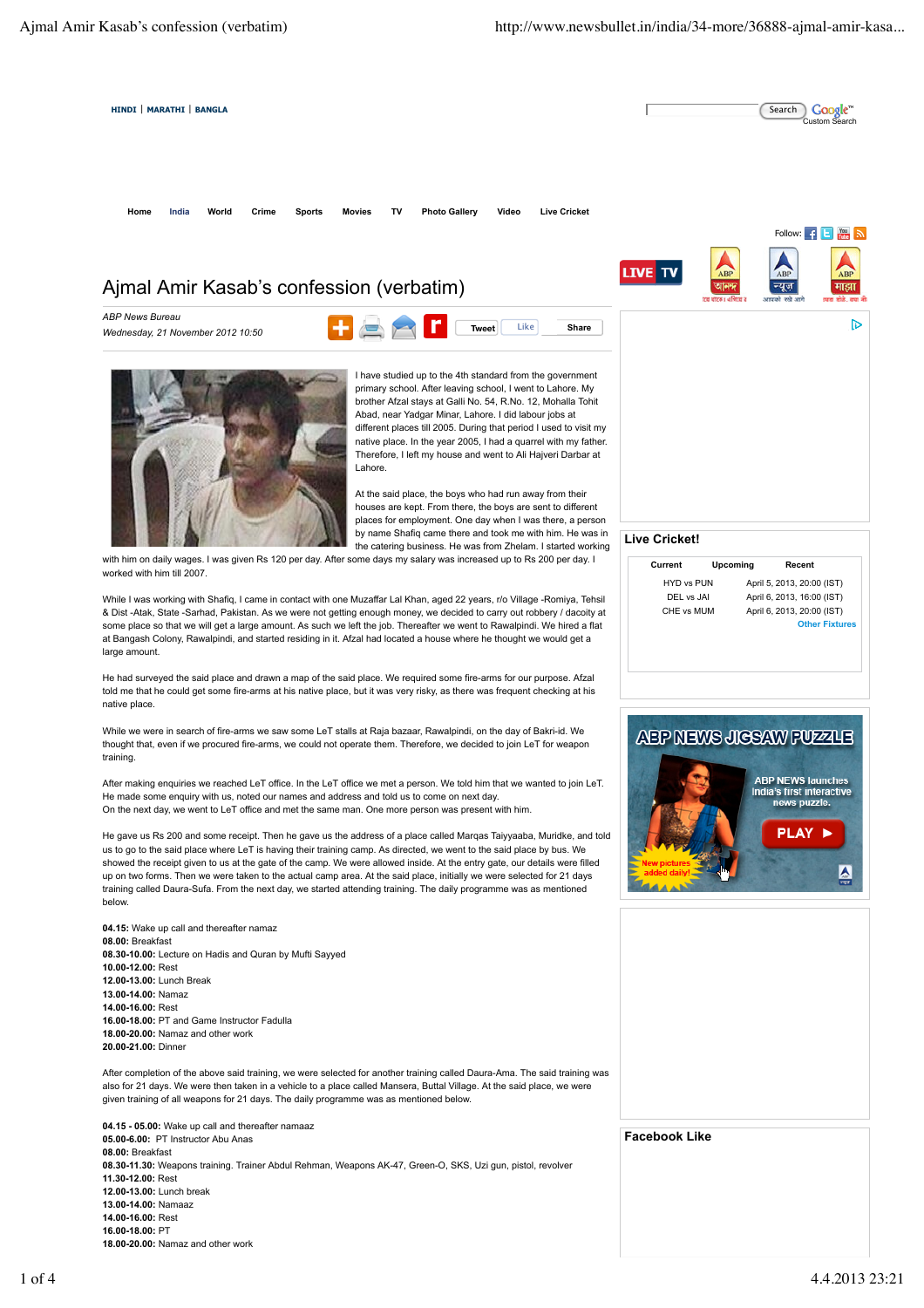## **20.00-21.00:** Dinner

After completing the said training, we were told that, we will be given the next advance training, but for that purpose we have to do some Khidmat for two months (Khidmat is a sort of service in the said camp as per the trainees' liking). We agreed to do the Khidmat for two months.

After two months, I was allowed to go to meet my parents. I stayed with my parents for one month. Thereafter, I went to LeT camp situated at Shaiwainala, Muzzafarabad, for further advanced training. At that place, they took my photographs and filled up some forms. Then we were taken to Chelabandi pahadi area for training called Duara-khas. The said training was for 3 months. The training included PT, handling of all weapons and firing practice of the said weapons, training of handling of hand grenade, rocket launchers and mortars. The daily programme was as mentioned below.

04.15-05.00: Wake-up call and thereafter namaz 05.00-06.00: PT Instructor Abu Mawiya 08.00: Breakfast 08.30-11.30: Weapons training handling of all weapons and firing practices of the said weapons, training of handling of hand grenade, rocket launchers and mortars, Green-O, SKS, Uzi gun, pistol, revolver, Hand grenade, rocket launchers. Trainer Abu Mawiya **11.30-12.00:** Rest **12.00-13.00:** Lunch Break **13.00-14.00:** Namaaz **14.00-16.00:** Weapon training and firing practice. Lecture on Indian security agencies **16.00-18.00:** PT **18.00-20.00:** Namaz and other work **20.00-21.00:** Dinner

At the said place 32 persons were present for training. Out of these 32 trainees, 16 were selected for some confidential operation by one Zaqi-ur-Rehman Chacha. Out of these 16 trainees 3 trainees ran away from the camp. The above said chacha then sent the remaining 13 of us along with a person called Kafa to the above said earlier camp at Muridke. At Muridke, we were taught swimming and getting acquainted with the environment experienced by a fisherman on a sea.

We did some experimental tours by launches on the sea. During the said training, we were given lectures on working of Indian security agencies. We were shown the clippings highlighting the atrocities on Muslims in India. After completing the said training, we were allowed to go to our native places. For seven days, I stayed with my family members. After seven days I went to the LeT camp at Muzzafarabad.

The above said 13 of us were present for training. Thereafter, as per the instructions of Zaki-ur-Rehman, the above said Kafa took us to camp at Muridke. At the said camp again we underwent the training of swimming and getting acquainted with the environment and experience on sea. The training continued for one month.

During the said training, we were given lectures on India and its security agencies, including RAW. We were also given the training on how to evade the chase by security personnel. We were strictly instructed not to make phone calls to Pakistan after reaching India.

The names of the persons present for the said training are as mentioned below. Mohd Azmal aka Abu Muzahid Ismail aka Abu Umar Abu Ali Abu Aksha Abu Umer Abu Shoeb Abdul Rehman (Bada) Abdul Rehman (Chhota) Afadulla Abu Umar

After completion of training, Zaki-ur-Rehman aka Chacha selected 10 of us and formed 5 teams each having two persons on 15 Sept 2008. My team included myself and Ismail. Our code name was VTS team. We were then shown the site 'Google Earth' on Internet. On the same site, we were shown the information about Azad Maidan, Mumbai, how and where to get down at Mumbai. We were shown the film on VT railway station and the film showing the commuters moving around at rush hours at VT railway station.

We were instructed to carry out the firing at rush hours in the morning between 7 to 11 hours and between 7 to 11 hours in the evening. Then kidnap some persons, take them to the roof of some nearby building. After reaching at the roof top, we were to contact chacha. After that, chacha would give the telephone or mobile no of electronic media. We were then to contact the media persons on the same phone. And as per the instructions received from chacha, we would make demands for releasing the hostages. This was the general strategy decided by our trainers.

The date fixed for the said operation was 27th Sept 2008. However, the operation was cancelled for some reason. We stayed at Karachi. Again we made practice of travelling by speed boats on the sea. We stayed there upto 23rd Nov 2008. The other teams were as mentioned below.

**2nd Team 1) Abu Aksha 2) Abu Umar**

**3rd Team 1) Bada Abdul Rehman 2) Abu Ali**

**4th Team 1) Chhota Abdul Rehman 2) Afadulla**

**5th Team 1) Shoeb** 2) Abu Umer



## **Top Headlines**

- 5 policemen killed by Maoists in Jharkhand
- India decontrols \$15.5 bn sugar industry
- Building collapses in Mumbra, 8 feared dead
- India can't progress without corporates: Rahul
- Full text of Rahul Gandhi's CII speech
- IAS officer Ashok Khemka transferred again
- I love doing negative roles: Akshay Kumar
- **Injured KKR pacer Pattinson out of IPL**
- Rahul Gandhi a confused leader: BJP
- Prez clears all 7 pending mercy plea cases
- US sending missile defence system to Guam
- Democrats want Hillary to contest 2016 polls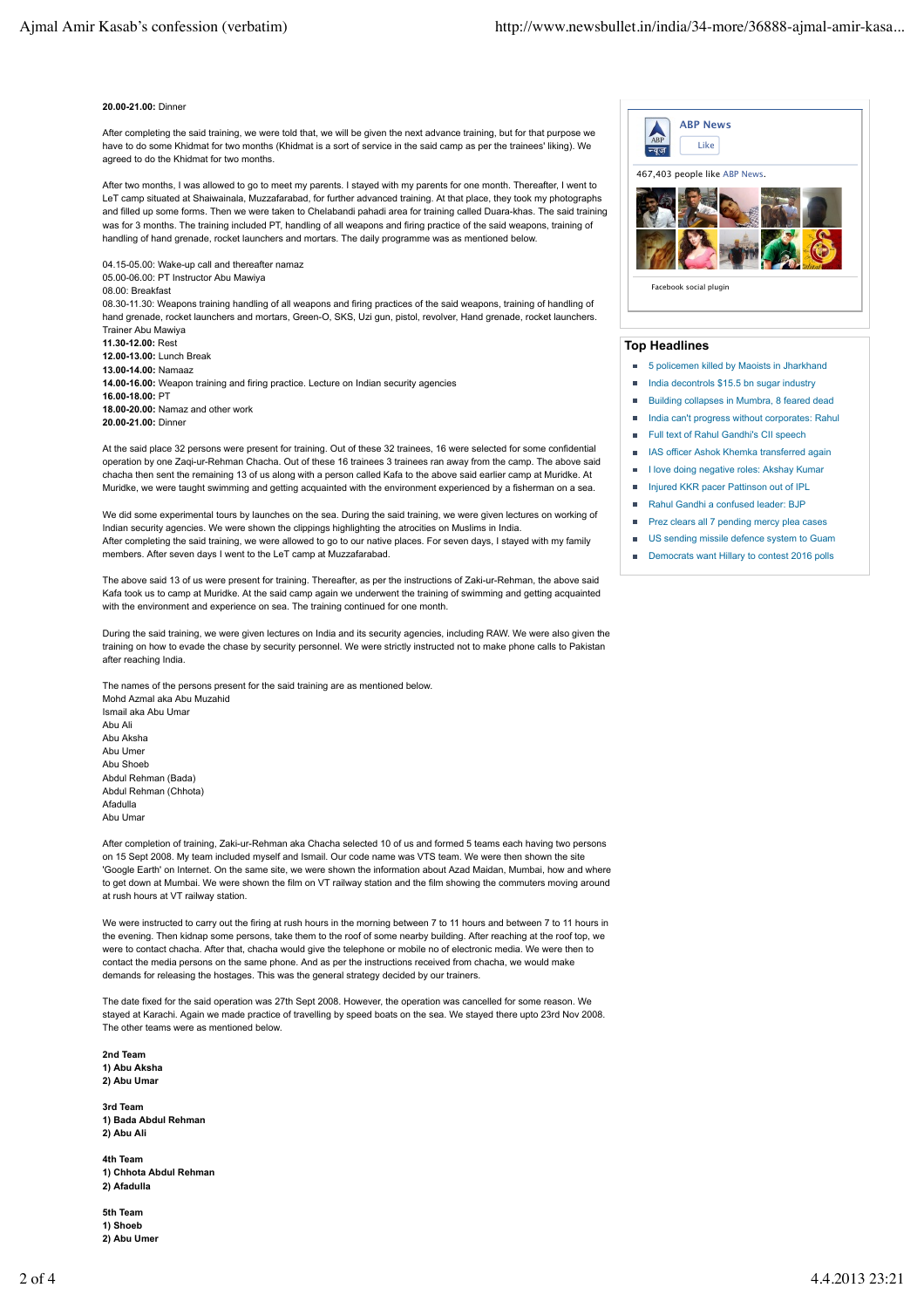On 23rd Nov 2008, the above said teams including our team left from Azizabad, Karachi along with Zaki-ur-Rehman aka Chacha and Kafa. We were taken to the nearby sea shore. At 04.15 hours we reached the sea shore. At the sea shore we boarded a launch. After traveling for 22 to 25 nautical miles we met a bigger launch in the sea. We boarded the said launch and after journey of 1 hour we boarded a bigger ship by name Al-Huseini in the deep sea. While boarding the said ship, each of us was given a sack containing 8 grenades, one AK-47 rifle, 200 cartridges, 2 magazines and one cell phone for communication.

Then we started towards Indian coast. When we reached Indian waters, the crew members of Al-Huseini ship hijacked one Indian launch. The seamen from the said launch were shifted to Al-Huseini ship. We were then boarded the hijacked Indian ship. One Indian seaman was kept along with us.

At the gun point, he took us towards the Indian coast. After journey of about 3 days, we reached near sea shore of Mumbai. While we were at some distance from the shore, Ismail and Afadulla killed the Indian seaman, (Tandel) at the basement of the said Indian launch. Then we boarded floatable dinghi and reached Budwar Park Jetty as per the instructions received earlier.

After getting down at Budwar Park, I went along with Ismail to VT railway Station by taxi. After reaching the hall of VT railway station Ismail and myself, went to the common toilet, took out the weapons from our sacks, loaded them, came out of toilet and started firing indiscriminately towards the passengers

Suddenly one police officer in uniform came towards us and opened fire. In retaliation, we threw hand grenades towards him and also opened fire towards him. Then we went inside the railway station threatening the commuters and randomly firing at them.

Then we came out of the railway station and started searching for a building with roof top. But we did not find a suitable building. Therefore, we entered a lane. Then we entered a building and went upstarts. On 3rd or 4th floor we searched for hostages but we found that the said building was a hospital and not a residential building. Therefore we started coming down.

At that time policemen started firing at us. As such we threw some grenades towards them. When we were coming out of the hospital premises, we suddenly saw one police vehicle passing in front of us. Therefore, we took shelter behind a bush.

Another vehicle passed in front of us and stopped at some distance. One police officer got down from the said vehicle and started firing at us. One bullet hit my hand and my AK-47 dropped down. I bent to pick it up when second bullet hit me on the same hand. I got injured. Ismail opened fire at the officers who were in said vehicle. They got injured and firing from their side stopped.

We waited for some time and then went towards the said vehicle. Three bodies lying there. Ismail removed the three bodies and drove the said vehicle. I sat next to him. While we were moving in the said vehicle, some police men tried to stop us. Ismail opened fire towards them while we were on the move; our vehicle got punctured near a big ground by the side of road. Ismail got down from the driver seat, stopped a car at the gun point and removed the three lady occupants from the said car. Then Ismail carried me to the car and sat me inside as I was injured. Then he drove the said car.

While we were moving in the said car, we were stopped on the road near sea shore. Ismail fired towards them. Some policemen got injured. Police also opened fire towards us. Due to the police firing Ismail got injured. Then police removed us to some hospital. In the hospital I came to know that Ismail succumbed to the injuries he has sustained.

Tags: Hang Kasab Mumbai Pakistan Pune Yerwada Jaail

## More News

- Rahul Gandhi a confused leader: BJP
- **IAS officer Ashok Khemka transferred again**
- Full text of Rahul Gandhi's CII speech
- Modi eyes PM's post, says he wants to pay back India's debt

## **Photo**

**Video**



Hyderabad again; 14 killed



Naga sadhus lead Kumbh festivities



More

Newsmakers of the year: Top 12 of 2012

CII meet



Government shaken by massive protests



Newsmakers of the week- A pictorial roundup

**More »**

**More »**



'Nobody takes Rahul seriously'



Rahul a confused leader: BJP



Full speech of Narendra Modi



No sharing of 3G spectrum